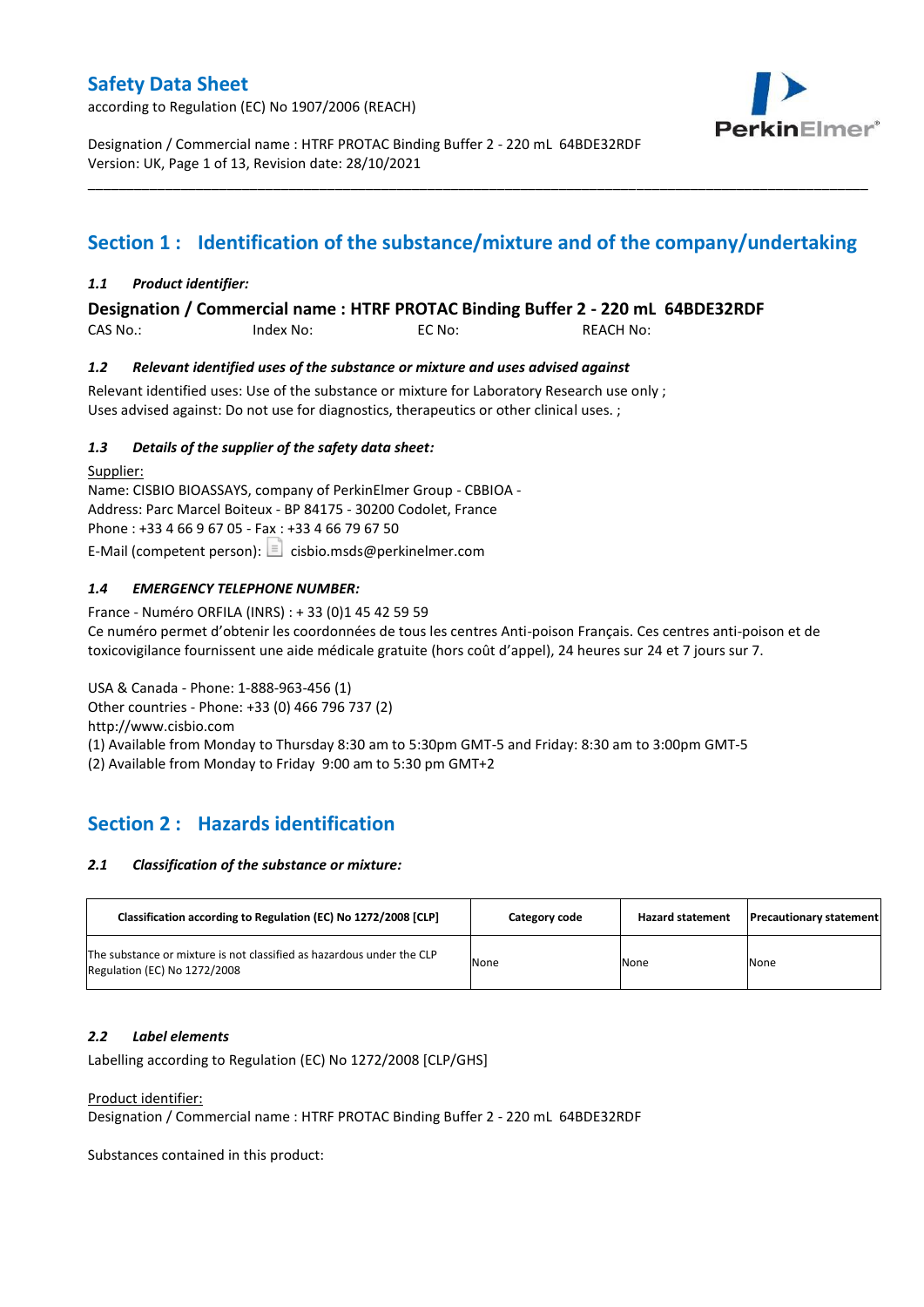according to Regulation (EC) No 1907/2006 (REACH)



Designation / Commercial name : HTRF PROTAC Binding Buffer 2 - 220 mL 64BDE32RDF Version: UK, Page 2 of 13, Revision date: 28/10/2021

Hazard pictograms

Signal word:

Hazard and precautionary statements:

#### *2.3 Other hazards*

The mixture does not contain substances classified as 'Substances of Very High Concern' (SVHC) >= 0.1% published by the European CHemicals Agency (ECHA) under article 57 of REACH. The mixture satisfies neither the PBT nor the vPvB criteria for mixtures in accordance with annexe XIII of the REACH regulations EC 1907/2006. ; Adverse human health effects and symptoms:

\_\_\_\_\_\_\_\_\_\_\_\_\_\_\_\_\_\_\_\_\_\_\_\_\_\_\_\_\_\_\_\_\_\_\_\_\_\_\_\_\_\_\_\_\_\_\_\_\_\_\_\_\_\_\_\_\_\_\_\_\_\_\_\_\_\_\_\_\_\_\_\_\_\_\_\_\_\_\_\_\_\_\_\_\_\_\_\_\_\_\_\_\_\_\_\_\_\_\_\_\_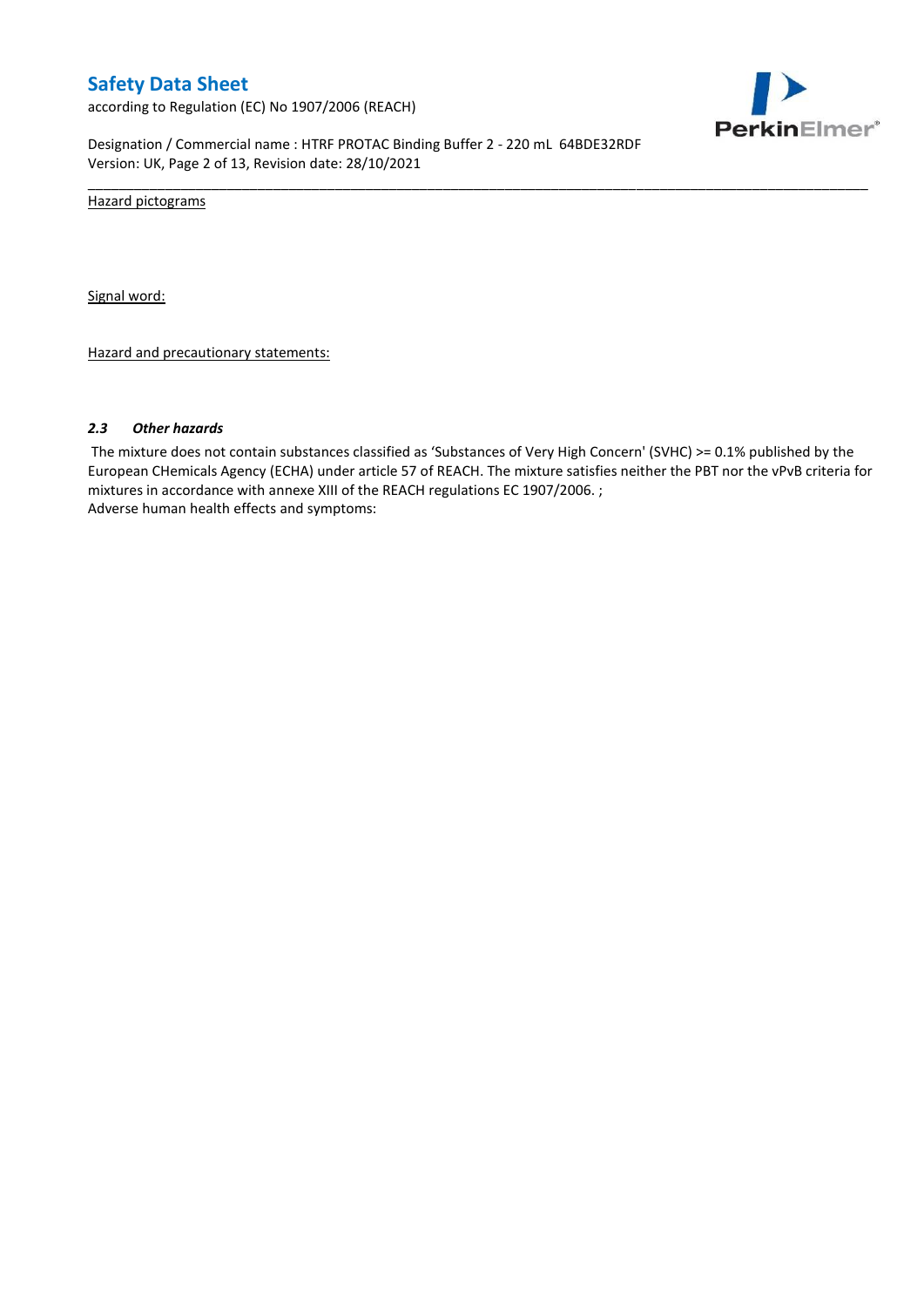according to Regulation (EC) No 1907/2006 (REACH)



Designation / Commercial name : HTRF PROTAC Binding Buffer 2 - 220 mL 64BDE32RDF Version: UK, Page 3 of 13, Revision date: 28/10/2021

## **Section 3 : Composition/information on ingredients**

## *3.2 Mixtures*

Hazardous ingredients:

| Substance name                                                     | CAS n°    | Index n° | EC n°     | <b>Classification according Regulation (EC)</b><br>No. 1272 [CLP] | Concentration<br>(%) | SCL | M-factor |
|--------------------------------------------------------------------|-----------|----------|-----------|-------------------------------------------------------------------|----------------------|-----|----------|
| $4-(2-$<br>hydroxyethyl)piperazin-<br>1-ylethanesulphonic<br>lacid | 7365-45-9 |          | 230-907-9 |                                                                   | $< 3\%$              |     |          |

\_\_\_\_\_\_\_\_\_\_\_\_\_\_\_\_\_\_\_\_\_\_\_\_\_\_\_\_\_\_\_\_\_\_\_\_\_\_\_\_\_\_\_\_\_\_\_\_\_\_\_\_\_\_\_\_\_\_\_\_\_\_\_\_\_\_\_\_\_\_\_\_\_\_\_\_\_\_\_\_\_\_\_\_\_\_\_\_\_\_\_\_\_\_\_\_\_\_\_\_\_

Additional information:

Full text of H- and EUH-phrases: see SECTION 16.

## **Section 4 : First aid measures**

### *4.1 Description of first aid measures*

**General information**:Do not leave affected person unattended. ;

**Following inhalation:**In case of respiratory tract irritation, consult a physician. ;

**Following skin contact**:After contact with skin, wash immediately with water ;

**Following eye contact**:After contact with the eyes, rinse with water with the eyelids open for a sufficient length of time, then consult an ophthalmologist immediately. ;

**Following ingestion**:Do NOT induce vomiting. ;

**Self-protection of the first aider**:

### *4.2 Most important symptoms and effects, both acute and delayed*

Symptoms:No known symptoms to date. ; Effects:

### *4.3 Indication of any immediate medical attention and special treatment needed*

Notes for the doctor:

## **Section 5 : Firefighting measures**

### *5.1 Extinguishing media:*

**Suitable extinguishing media**:This product is not flammable. Use extinguishing agent suitable for type of surrounding fire ;

### *5.2 Special hazards arising from the substance or mixture*

Hazardous combustion products:/

### *5.3 Advice for fire-fighters*

Wear Protective clothing.;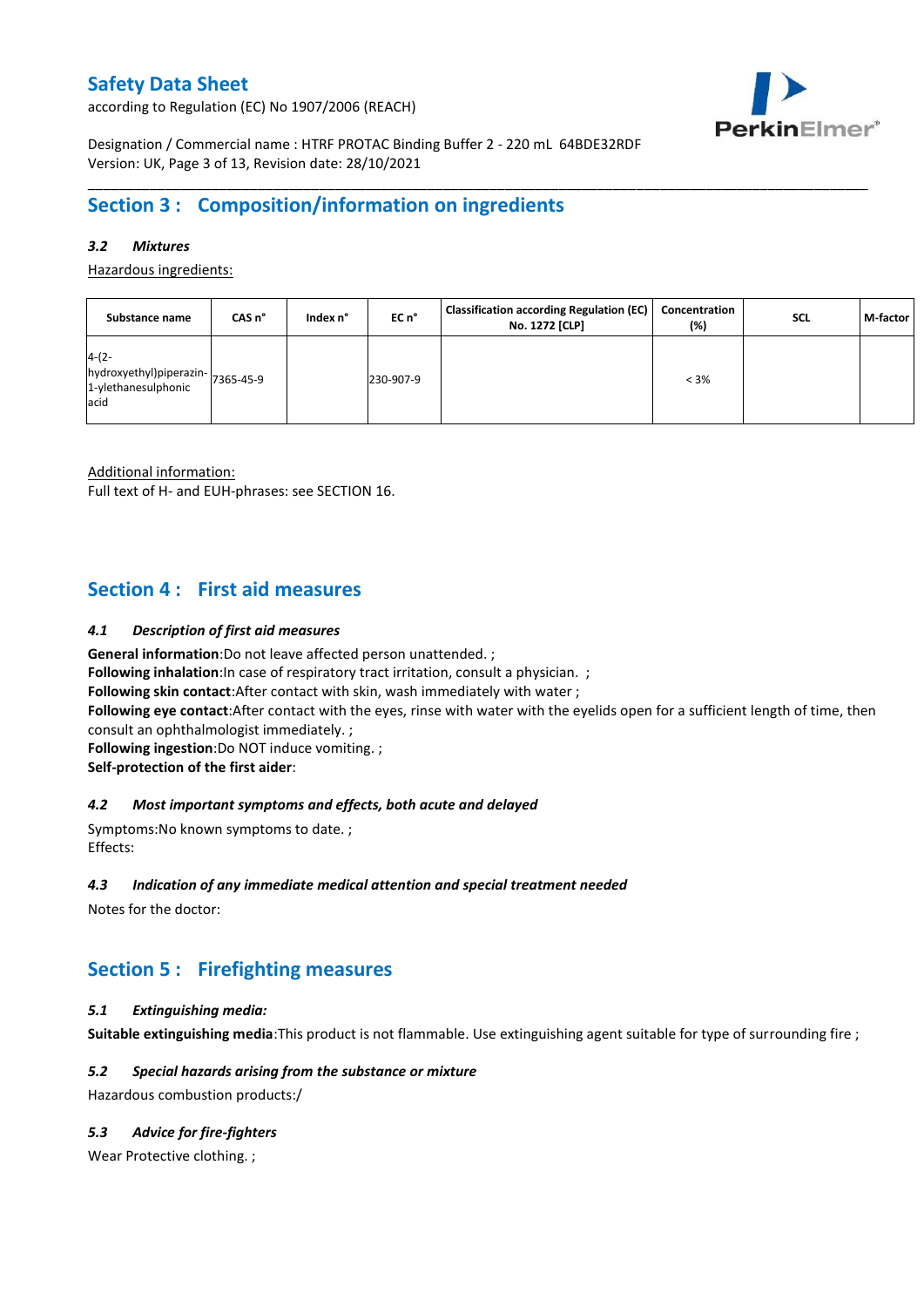according to Regulation (EC) No 1907/2006 (REACH)

Designation / Commercial name : HTRF PROTAC Binding Buffer 2 - 220 mL 64BDE32RDF Version: UK, Page 4 of 13, Revision date: 28/10/2021

\_\_\_\_\_\_\_\_\_\_\_\_\_\_\_\_\_\_\_\_\_\_\_\_\_\_\_\_\_\_\_\_\_\_\_\_\_\_\_\_\_\_\_\_\_\_\_\_\_\_\_\_\_\_\_\_\_\_\_\_\_\_\_\_\_\_\_\_\_\_\_\_\_\_\_\_\_\_\_\_\_\_\_\_\_\_\_\_\_\_\_\_\_\_\_\_\_\_\_\_\_



## **Section 6 : Accidental release measures**

## *6.1 Personal precautions, protective equipment and emergency procedures*

Emergency procedures: Provide adequate ventilation. ;

### *6.2 Environmental precautions*

Do not allow to enter into surface water or drains. ;

### *6.3 Methods and material for containment and cleaning up*

For cleaning up:Suitable material for taking up: Absorbing material, organic ; Other information:

### *6.4 Reference to other sections*

Additional information:

## **Section 7 : Handling and storage**

## *7.1 Precautions for safe handling*

Protective measures: Advice on safe handling:Avoid contact with skin, eyes and clothes. ; Fire preventions:

Do not eat, drink or smoke in areas where reagents are handled. ; Advice on general occupational hygiene Handle in accordance with good industrial hygiene and safety practice ;

### *7.2 Conditions for safe storage, including any incompatibilities*

Technical measures and storage conditions: Requirements for storage rooms and vessels:Keep container tightly closed. ; Hints on storage assembly: Materials to avoid: Further information on storage conditions:

## *7.3 Specific end uses:*

Recommendations on specific end uses: Observe technical data sheet. ;

## **Section 8 : Exposure controls/personal protection**

### *8.1 Control parameters*

Preliminary remark:

## 8.1.1 Occupational exposure limits:

France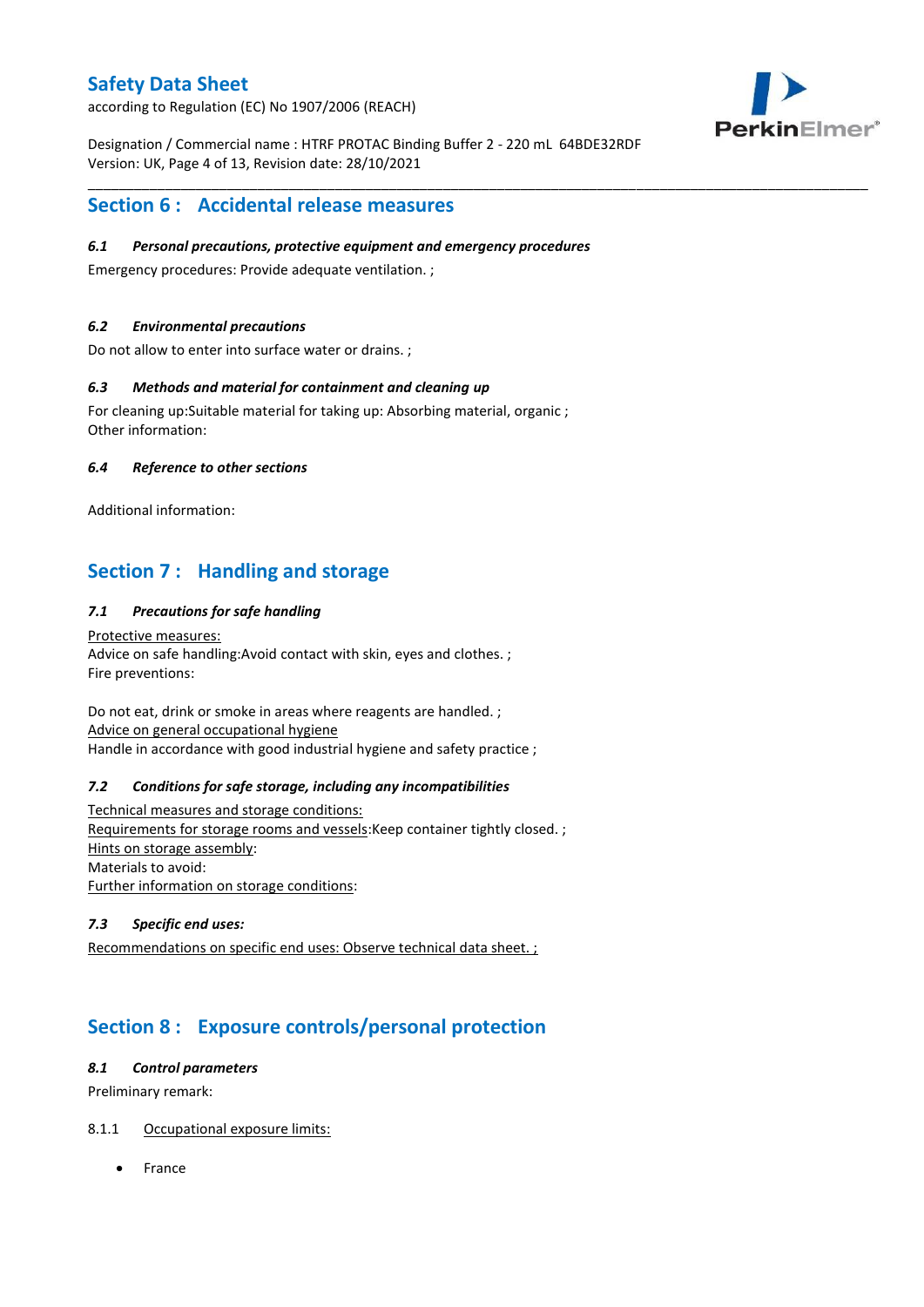according to Regulation (EC) No 1907/2006 (REACH)



## Designation / Commercial name : HTRF PROTAC Binding Buffer 2 - 220 mL 64BDE32RDF Version: UK, Page 5 of 13, Revision date: 28/10/2021

| Source:                   | Informations relatives à la réglementation VME (France) : ED 984, 07.2012 |           |               |           |           |  |  |  |  |  |  |
|---------------------------|---------------------------------------------------------------------------|-----------|---------------|-----------|-----------|--|--|--|--|--|--|
| Substance                 | EC No.                                                                    | CAS-No    | $VLE$ (mg/m3) | VLE (ppm) | VME (ppm) |  |  |  |  |  |  |
| 7365-45-9 / 230-<br>907-9 | 230-907-9                                                                 | 7365-45-9 |               |           |           |  |  |  |  |  |  |

## • Spain

| Source :                  | Limites de Exposicion Profesional para Agentes Quimicos en Espana<br>Instituto Nacional de Seguridad e Higiene en el Trabajo<br><b>June 2015</b> |           |                  |              |                  |              |  |  |  |  |
|---------------------------|--------------------------------------------------------------------------------------------------------------------------------------------------|-----------|------------------|--------------|------------------|--------------|--|--|--|--|
| Substance                 | EC No.                                                                                                                                           | CAS-No    | $VLA-EC$ (mg/m3) | VLA-EC (ppm) | $VLA-ED$ (mg/m3) | VLA-ED (ppm) |  |  |  |  |
| 7365-45-9 / 230-<br>907-9 | 230-907-9                                                                                                                                        | 7365-45-9 |                  |              |                  |              |  |  |  |  |

## **•** Germany

| Source:<br>TRGS 900, June 2015, BAuA |           |           |             |           |  |  |  |  |  |
|--------------------------------------|-----------|-----------|-------------|-----------|--|--|--|--|--|
| <b>Substance</b>                     | EC No.    | CAS-No    | AGW (mg/m3) | AGW (ppm) |  |  |  |  |  |
| 7365-45-9 / 230-907-9                | 230-907-9 | 7365-45-9 |             |           |  |  |  |  |  |

- Italia
- **•** Greece
- $\bullet$  UK
- OSHA (USA)

| Source:                                  | Occupational Safety and Health Administration (OSHA) Permissible Exposure Limits (PELS) from 29 CFR 1910.1000 |                                       |  |                                                                               |                                                                      |                                                                        |  |  |  |  |
|------------------------------------------|---------------------------------------------------------------------------------------------------------------|---------------------------------------|--|-------------------------------------------------------------------------------|----------------------------------------------------------------------|------------------------------------------------------------------------|--|--|--|--|
| Substance                                | EC No.                                                                                                        | <b>Exposure Limit (PEL)</b><br>CAS-No |  | <b>OSHA Permissible</b><br><b>Exposure Limit (PEL) 8-</b><br>hour TWA (mg/m3) | <b>OSHA Permissible</b><br><b>Exposure Limit (PEL)</b><br>STEL (ppm) | <b>OSHA Permissible</b><br><b>Exposure Limit (PEL)</b><br>STEL (mg/m3) |  |  |  |  |
| $17365 - 45 - 9$ / 230-907-<br>230-907-9 |                                                                                                               | 7365-45-9                             |  |                                                                               |                                                                      |                                                                        |  |  |  |  |

## 8.1.2 Biological limit values (Germany):

| Source: | List of recommended health-based biological limit values (BLVs) and biological guidance values (BGVs), June 2014 |
|---------|------------------------------------------------------------------------------------------------------------------|
|---------|------------------------------------------------------------------------------------------------------------------|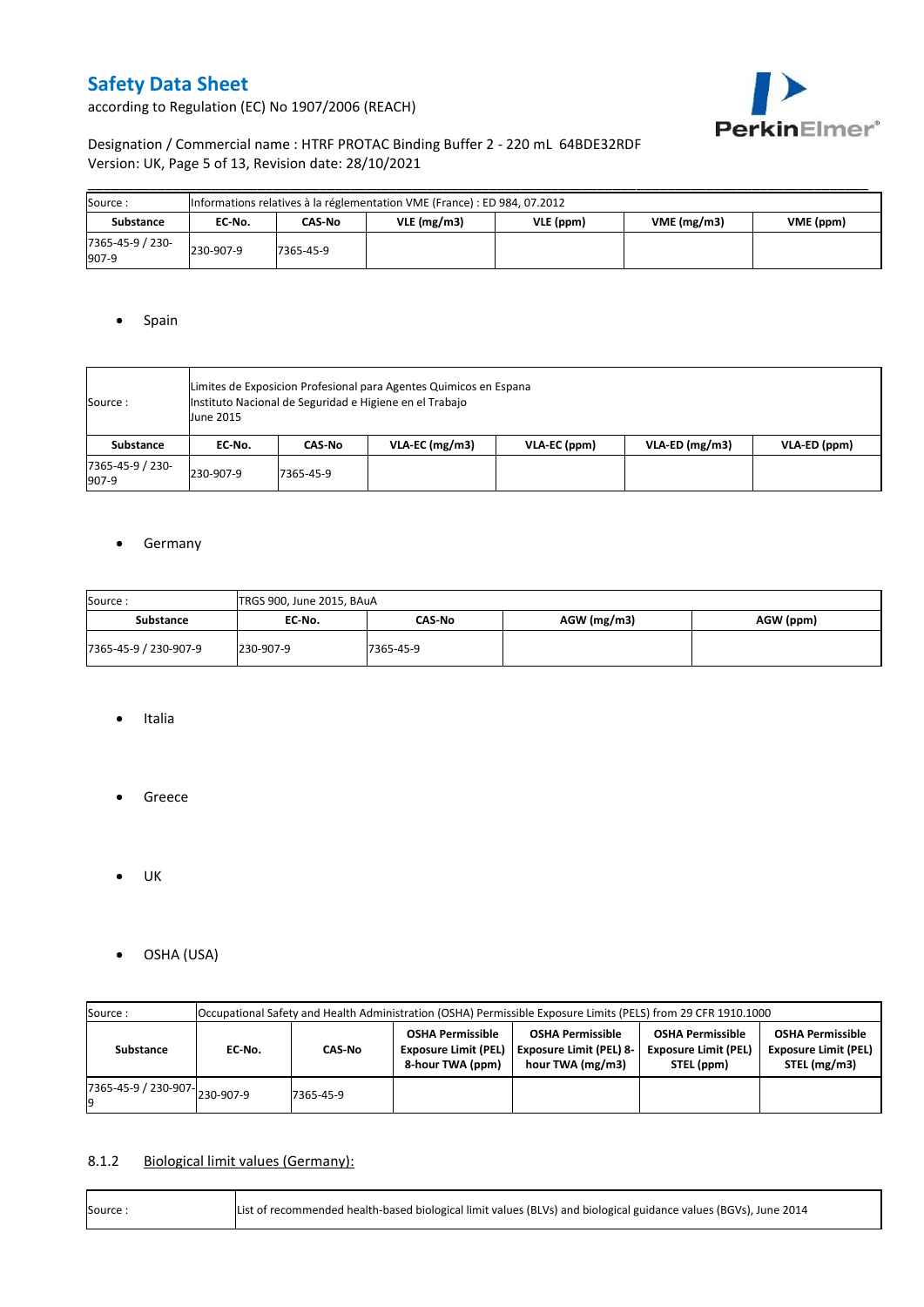according to Regulation (EC) No 1907/2006 (REACH)



## Designation / Commercial name : HTRF PROTAC Binding Buffer 2 - 220 mL 64BDE32RDF Version: UK, Page 6 of 13, Revision date: 28/10/2021

| Substance             | EC No.    | <b>CAS-No</b> | $BLV$ (mg/m3) | BLV (ppm) |
|-----------------------|-----------|---------------|---------------|-----------|
| 7365-45-9 / 230-907-9 | 230-907-9 | 7365-45-9     |               |           |

### 8.1.3 Exposure limits at intended use (Germany):

| Source:               | TRGS 903, November 2015, BAuA |           |             |           |  |  |  |  |  |
|-----------------------|-------------------------------|-----------|-------------|-----------|--|--|--|--|--|
| <b>Substance</b>      | EC No.                        | CAS-No    | BGW (mg/m3) | BGW (ppm) |  |  |  |  |  |
| 7365-45-9 / 230-907-9 | 230-907-9                     | 7365-45-9 |             |           |  |  |  |  |  |

## 8.1.4 DNEL/PNEC-values:

### • DNEL worker

| Source:                  |                     | <b>IGESTIS - substance database</b> |                                                 |                                                       |                                                             |                                                   |                                                         |                                                       |                                                             |  |  |  |  |  |
|--------------------------|---------------------|-------------------------------------|-------------------------------------------------|-------------------------------------------------------|-------------------------------------------------------------|---------------------------------------------------|---------------------------------------------------------|-------------------------------------------------------|-------------------------------------------------------------|--|--|--|--|--|
| Substance                | EC No.              | <b>CAS-No</b>                       | Acute - dermal.<br>local effects<br>(mg/kg/day) | Long-term-<br>dermal. local<br>effects<br>(mg/kg/day) | Long-term $-$<br>dermal.<br>systemic effects<br>(mg/kg/day) | Acute –<br>linhalation. locall<br>effects (mg/m3) | $Acute -$<br>inhalation.<br>systemic effects<br>(mg/m3) | Long-term $-$<br>inhalation, local<br>effects (mg/m3) | Long-term $-$<br>inhalation.<br>systemic effects<br>(mg/m3) |  |  |  |  |  |
| 7365-45-9 /<br>230-907-9 | 230-907-9 7365-45-9 |                                     |                                                 |                                                       |                                                             |                                                   | 23.5-23.5                                               |                                                       |                                                             |  |  |  |  |  |

### DNEL consumer

| Source:                  |        | <b>GESTIS</b> - substance database |                                                 |                                                          |                                                          |                               |                                                                                                         |                                                     |                                                             |  |  |  |  |  |
|--------------------------|--------|------------------------------------|-------------------------------------------------|----------------------------------------------------------|----------------------------------------------------------|-------------------------------|---------------------------------------------------------------------------------------------------------|-----------------------------------------------------|-------------------------------------------------------------|--|--|--|--|--|
| Substance                | EC-No. | <b>CAS-No</b>                      | Acute - dermal,<br>local effects<br>(mg/kg/day) | Long-term $-$<br>dermal, local<br>effects<br>(mg/kg/day) | Long-term-<br>dermal,<br>systemic effects<br>(mg/kg/day) | Acute –<br>linhalation. local | Acute -<br>inhalation.<br>---> effects (mg/m3)  <sup>systemic effects</sup>   <sub>-</sub> 4<br>(mg/m3) | Long-term –<br>inhalation. local<br>effects (mg/m3) | Long-term $-$<br>inhalation.<br>systemic effects<br>(mg/m3) |  |  |  |  |  |
| 7365-45-9 /<br>230-907-9 |        | 230-907-9 7365-45-9                |                                                 |                                                          |                                                          |                               |                                                                                                         |                                                     |                                                             |  |  |  |  |  |

### DNEL remark:

• PNEC

| Source:         | <b>INERIS</b>                  |        |            |              |  |  |              |  |                      |  |            |  |                      |  |  |  |  |
|-----------------|--------------------------------|--------|------------|--------------|--|--|--------------|--|----------------------|--|------------|--|----------------------|--|--|--|--|
|                 |                                | CAS-No |            | PNEC AQUATIC |  |  |              |  |                      |  |            |  | <b>PNEC Sediment</b> |  |  |  |  |
| Substance       | EC No.                         |        | freshwater |              |  |  | marine water |  | intermittent release |  | freshwater |  | marine water         |  |  |  |  |
|                 |                                |        |            |              |  |  |              |  |                      |  |            |  |                      |  |  |  |  |
| 7365-45-9<br>19 | / 230-907- 230-907-9 7365-45-9 |        |            |              |  |  |              |  |                      |  |            |  |                      |  |  |  |  |

| Source:          | <b>INERIS</b> |               |                  |         |                  |                                |         |       |          |                |  |                             |                            |       |
|------------------|---------------|---------------|------------------|---------|------------------|--------------------------------|---------|-------|----------|----------------|--|-----------------------------|----------------------------|-------|
| <b>Substance</b> | EC No.        | <b>CAS-No</b> | <b>Others</b>    |         |                  |                                |         |       |          |                |  |                             |                            |       |
|                  |               |               | <b>PNEC soil</b> |         |                  | PNEC sewage treatment<br>plant |         |       | PNEC air |                |  | PNEC secondary<br>poisoning |                            |       |
|                  |               |               | (mg/L)           | (mg/kg) | $(ppm)$ $(mg/L)$ |                                | (mg/kg) | (ppm) |          | (mg/L) (mg/kg) |  |                             | $(ppm)$ $(mg/L)$ $(mg/kg)$ | (ppm) |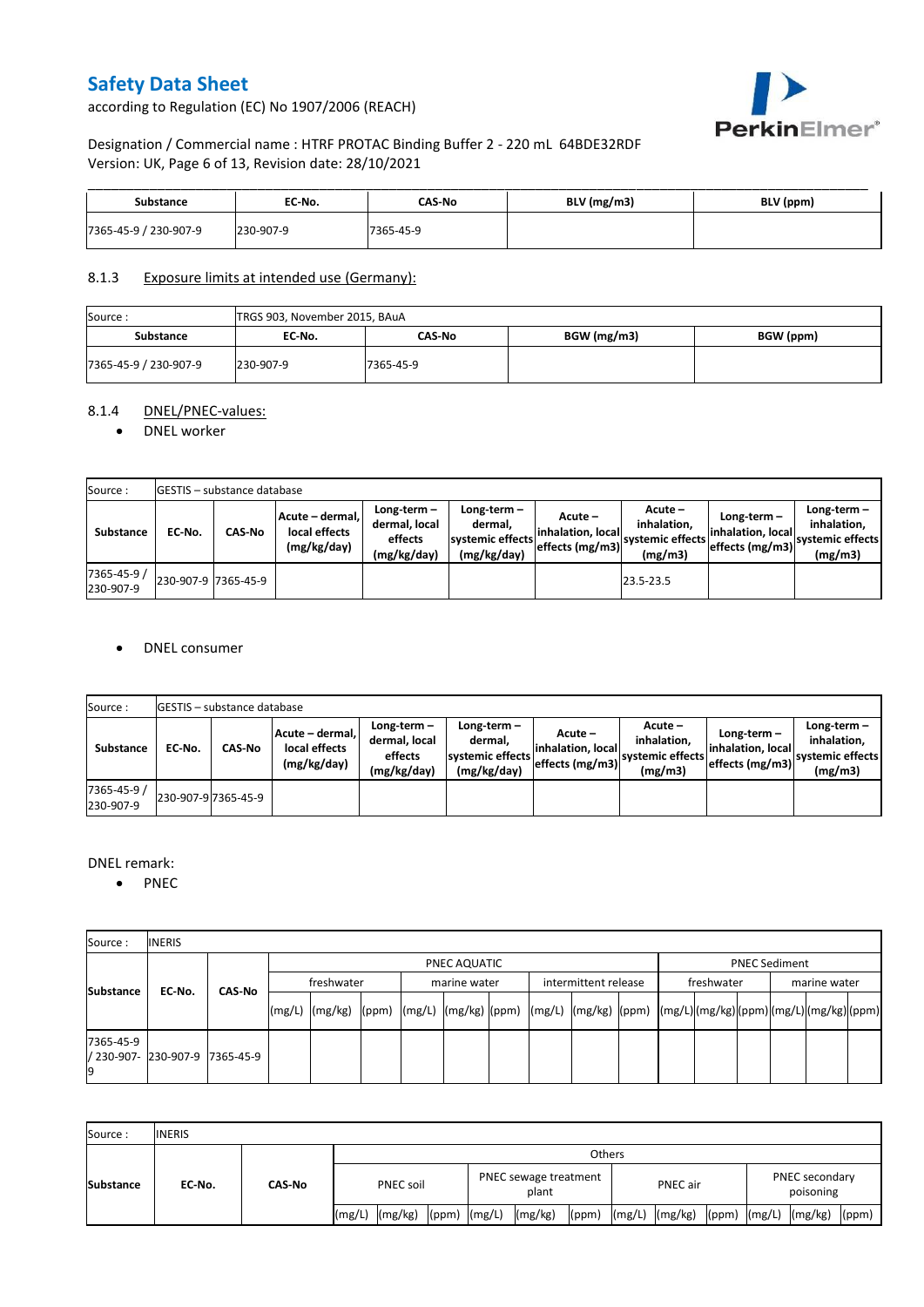according to Regulation (EC) No 1907/2006 (REACH)



Designation / Commercial name : HTRF PROTAC Binding Buffer 2 - 220 mL 64BDE32RDF Version: UK, Page 7 of 13, Revision date: 28/10/2021

|                       |           |  |  |  | ______ |  |  |  |
|-----------------------|-----------|--|--|--|--------|--|--|--|
| 7365-45-9 / 230-907-9 | 7365-45-9 |  |  |  |        |  |  |  |

PNEC remark:

Control parameters remark:

## *8.2 Exposure controls*

8.2.1 Appropriate engineering controls:

8.2.2 Personal protective equipment:

**Eye / Face protection**: Safety glasses with side-shields ; **Skin protection**:Gloves ;

**Respiratory protection**:Ensure adequate ventilation ; **Thermal hazards**:

8.2.3 Environmental exposure controls:

## **Section 9 : Physical and chemical properties**

### *9.1 Information on basic physical and chemical properties*

#### Appearance

| Physical state        | Liquid    |
|-----------------------|-----------|
| Colour                | Colorless |
| Odour                 |           |
| Odour threshold (ppm) |           |

|                                                             |                                           | Value | Concentration<br>(mol/L) | Method | Temperature (°C) | Pressure (kPa) | Remark |
|-------------------------------------------------------------|-------------------------------------------|-------|--------------------------|--------|------------------|----------------|--------|
| pH                                                          |                                           |       |                          |        |                  |                |        |
| Melting point (°C)                                          |                                           |       |                          |        |                  |                |        |
| Freezing point (°C)                                         |                                           |       |                          |        |                  |                |        |
| Initial boiling point/boiling range (°C)                    |                                           |       |                          |        |                  |                |        |
| Flash point (°C)                                            |                                           |       |                          |        |                  |                |        |
|                                                             | Evaporation rate (kg/m <sup>2</sup> /h)   |       |                          |        |                  |                |        |
| Flammability (type: ) (%)                                   |                                           |       |                          |        |                  |                |        |
| Upper/lower<br>flammability or explosive<br>limits          | Upper explosive limit<br>(%)              |       |                          |        |                  |                |        |
|                                                             | Lower explosive limit (%)                 |       |                          |        |                  |                |        |
| Vapour pressure (kPa)                                       |                                           |       |                          |        |                  |                |        |
| Vapour density (g/cm <sup>3</sup> )                         |                                           |       |                          |        |                  |                |        |
|                                                             | Density (g/cm <sup>3</sup> )              |       |                          |        |                  |                |        |
| Densities                                                   | Relative density (g/cm <sup>3</sup> )     |       |                          |        |                  |                |        |
|                                                             | Bulk density (g/cm <sup>3</sup> )         |       |                          |        |                  |                |        |
|                                                             | Critical density (g/cm <sup>3</sup> )     |       |                          |        |                  |                |        |
| Solubility (Type: ) (g/L)                                   |                                           |       |                          |        |                  |                |        |
| Partition coefficient (log Pow)<br>n-octanol/water at pH :  |                                           |       |                          |        |                  |                |        |
| Auto-ignition temperature (°C)                              |                                           |       |                          |        |                  |                |        |
| Decomposition temperature (°C)<br>Decomposition energy : kJ |                                           |       |                          |        |                  |                |        |
| Viscosity                                                   | Viscosity, dynamic (poiseuille)           |       |                          |        |                  |                |        |
|                                                             | Viscosity, cinematic (cm <sup>3</sup> /s) |       |                          |        |                  |                |        |
| Oxidising properties                                        |                                           |       |                          |        |                  |                |        |
| <b>Explosive properties</b>                                 |                                           |       |                          |        |                  |                |        |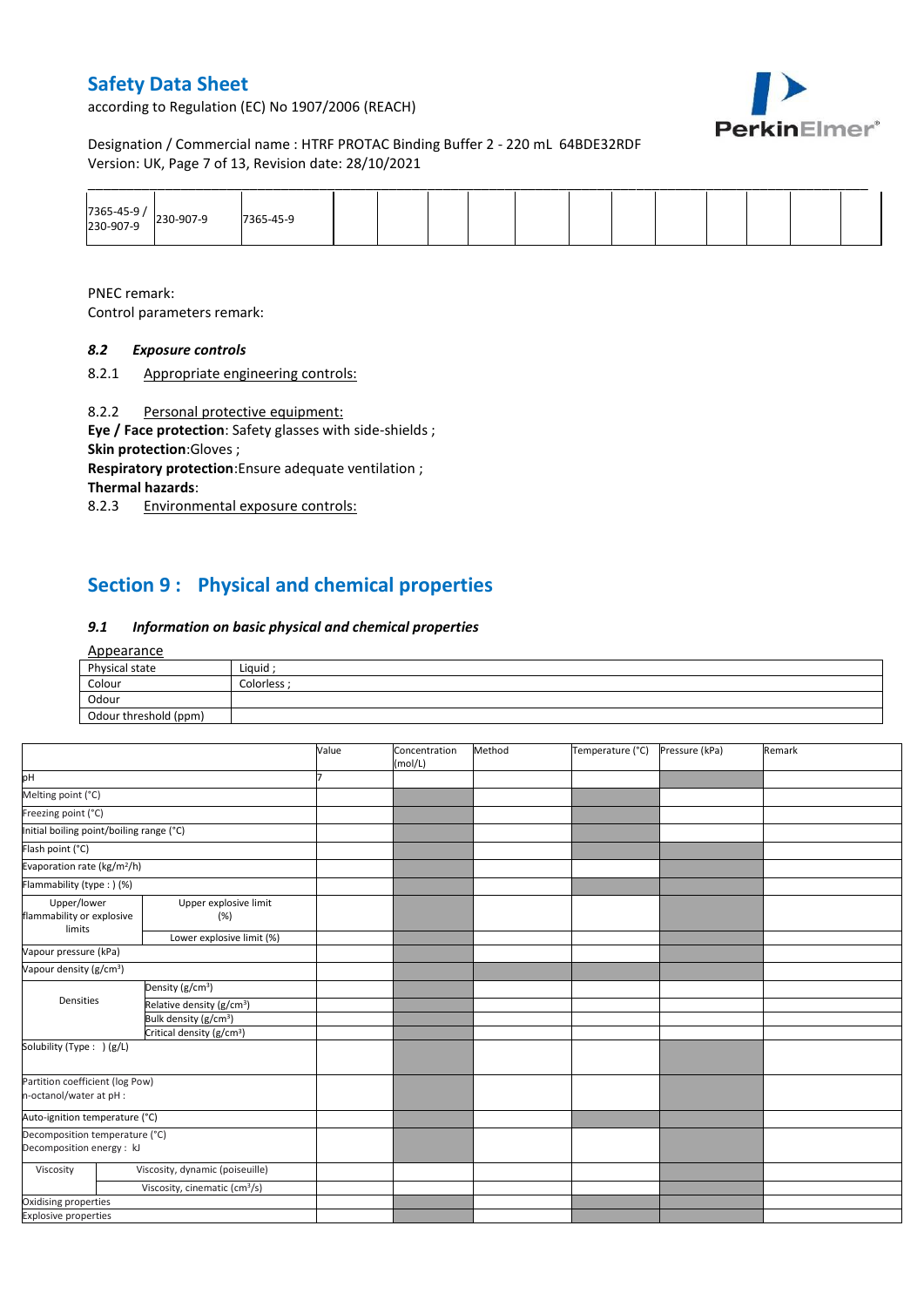according to Regulation (EC) No 1907/2006 (REACH)



Designation / Commercial name : HTRF PROTAC Binding Buffer 2 - 220 mL 64BDE32RDF Version: UK, Page 8 of 13, Revision date: 28/10/2021

### *9.2 Other information:*

No other relevant data available

## **Section 10 : Stability and reactivity**

*10.1 Reactivity* This material is considered to be non-reactive under normal use conditions. ;

\_\_\_\_\_\_\_\_\_\_\_\_\_\_\_\_\_\_\_\_\_\_\_\_\_\_\_\_\_\_\_\_\_\_\_\_\_\_\_\_\_\_\_\_\_\_\_\_\_\_\_\_\_\_\_\_\_\_\_\_\_\_\_\_\_\_\_\_\_\_\_\_\_\_\_\_\_\_\_\_\_\_\_\_\_\_\_\_\_\_\_\_\_\_\_\_\_\_\_\_\_

- *10.2 Chemical stability*
- *10.3 Possibility of hazardous reactions*
- *10.4 Conditions to avoid:*
- *10.5 Incompatible materials:*
- *10.6 Hazardous decomposition products:*

Does not decompose when used for intended uses. ;

## **Section 11 : Toxicological information**

Toxicokinetics, metabolism and distribution

### *11.1 Information on toxicological effects*

**Substances** 

**Acute toxicity**

Animal data: Acute oral toxicity:

Acute dermal toxicity:

Acute inhalative toxicity:

Practical experience / human evidence: Assessment / Classification: General Remark:

**•** Skin corrosion/irritation

Animal data:

In-vitro skin test method: In-vitro skin test result: Assessment / Classification:

**Eye damage/irritation**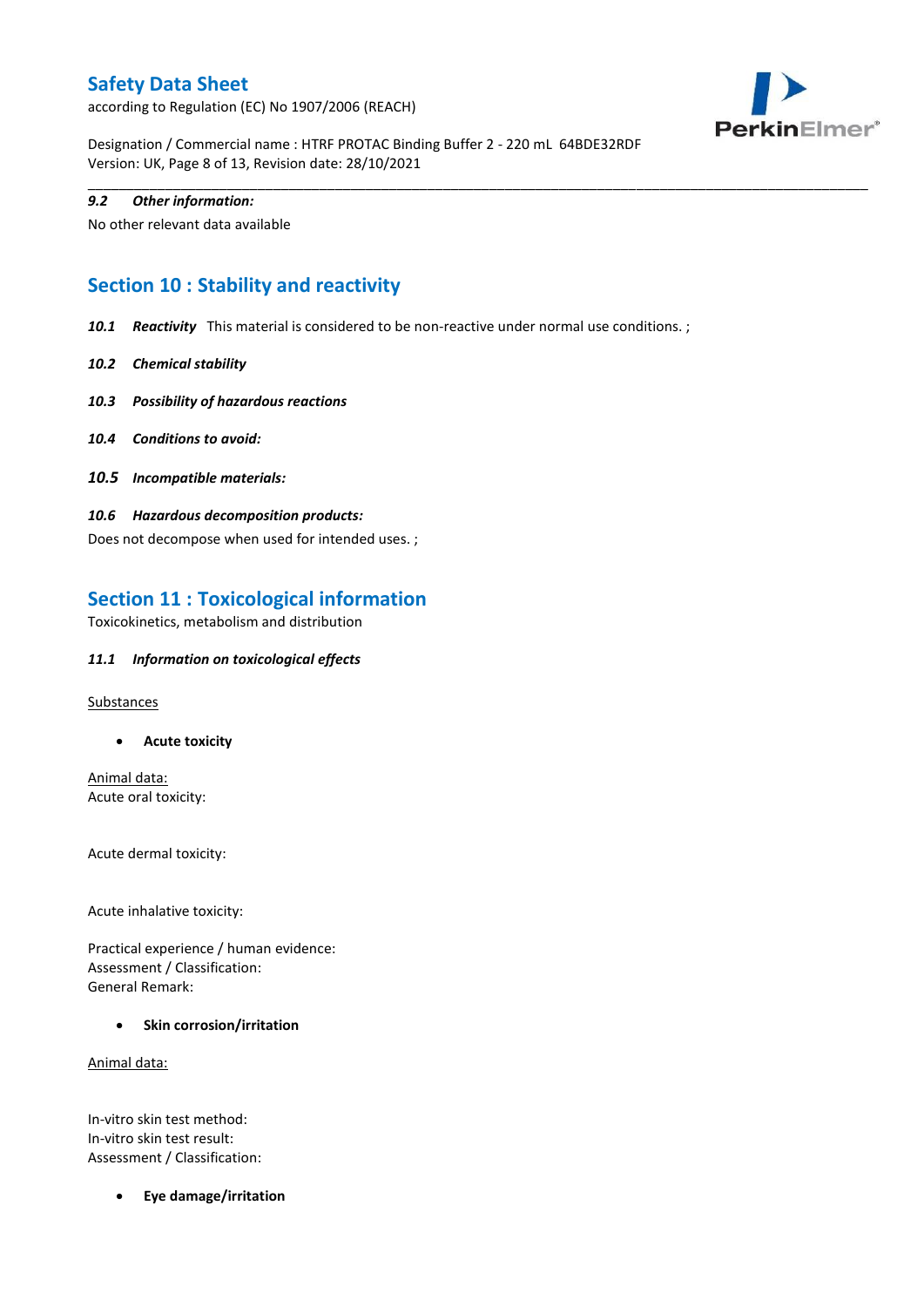according to Regulation (EC) No 1907/2006 (REACH)



Designation / Commercial name : HTRF PROTAC Binding Buffer 2 - 220 mL 64BDE32RDF Version: UK, Page 9 of 13, Revision date: 28/10/2021

\_\_\_\_\_\_\_\_\_\_\_\_\_\_\_\_\_\_\_\_\_\_\_\_\_\_\_\_\_\_\_\_\_\_\_\_\_\_\_\_\_\_\_\_\_\_\_\_\_\_\_\_\_\_\_\_\_\_\_\_\_\_\_\_\_\_\_\_\_\_\_\_\_\_\_\_\_\_\_\_\_\_\_\_\_\_\_\_\_\_\_\_\_\_\_\_\_\_\_\_\_

### Animal data:

In vitro eye test method: In vitro eye test result: Assessment / Classification:

- **CMR effects (carcinogenity, mutagenicity and toxicity for reproduction)**
	- o Germ cell mutagenicity:

Animal data:

Assessment / Classification:

o Carcinogenicity

Practical experience / human evidence: Animal data:

Other information: Assessment / Classification:

o Reproductive toxicity

Practical experience / human evidence: Animal data:

Other information: Assessment / Classification:

Overall assessment on CMR properties:

 **Specific target organ toxicity (single exposure)** o STOT SE 1 and 2

Animal data:

Other information:

o STOT SE 3

Practical experience / human evidence:

Other information: Assessment / Classification:

## **Specific target organ toxicity (repeated exposure)**

Practical experience / human evidence: Animal data:

Assessment / Classification: Other information

**Aspiration hazard**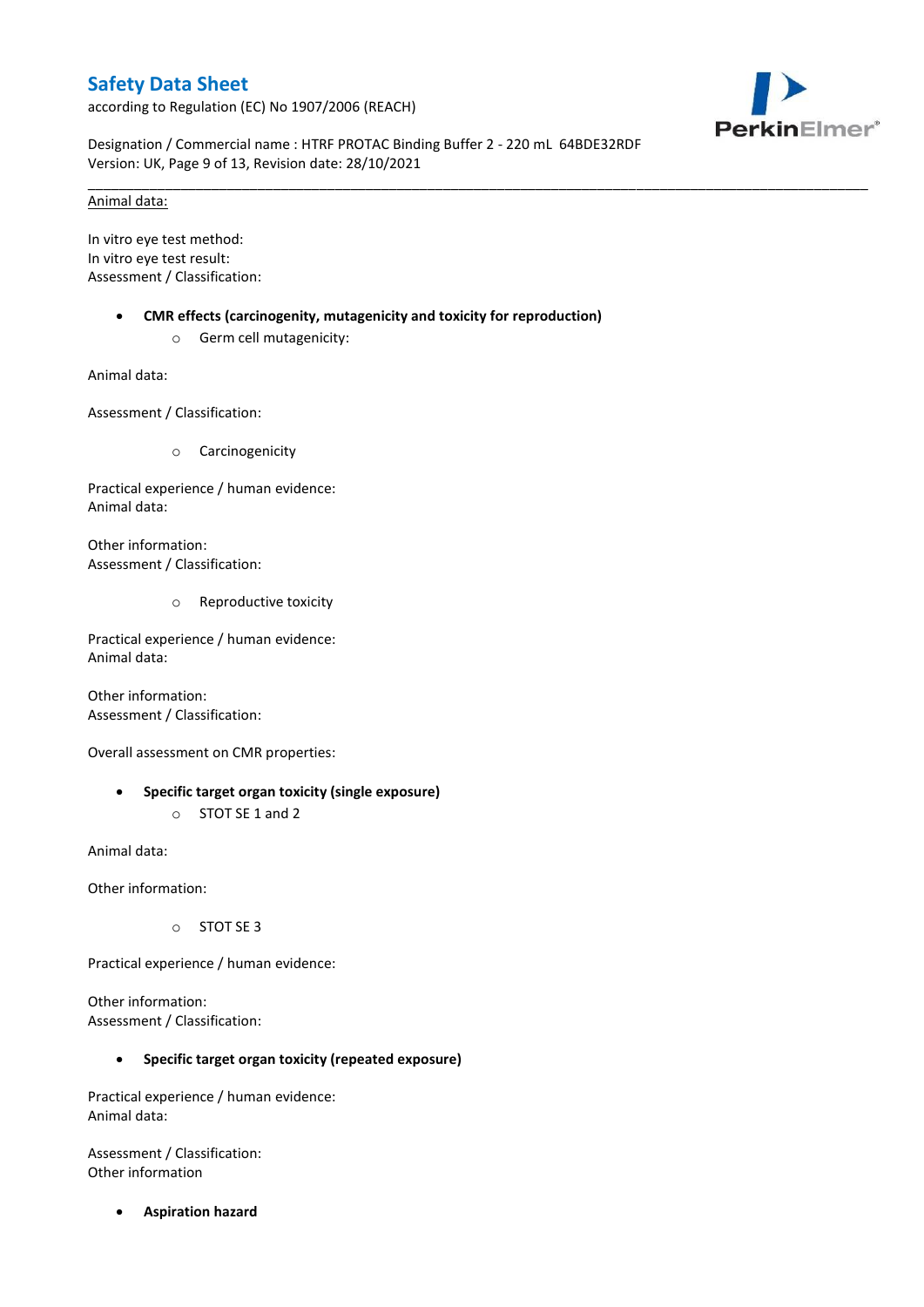according to Regulation (EC) No 1907/2006 (REACH)



Designation / Commercial name : HTRF PROTAC Binding Buffer 2 - 220 mL 64BDE32RDF Version: UK, Page 10 of 13, Revision date: 28/10/2021

Practical experience / human evidence: Experimental data: viscosity data: see SECTION 9. Assessment / Classification: Remark:

11.1.1 Mixtures No toxicological information is available for the mixture itself

## **Section 12 : Ecological information**

In case that test data regarding one endpoint/differentiation exist for the mixture itself, the classification is carried out according to the substance criteria (excluding biodegradation and bioaccumulation). If no test data exist, the criteria for mixture classification has to be used (calculation method) in this case the toxicological data of the ingredients are shown.

\_\_\_\_\_\_\_\_\_\_\_\_\_\_\_\_\_\_\_\_\_\_\_\_\_\_\_\_\_\_\_\_\_\_\_\_\_\_\_\_\_\_\_\_\_\_\_\_\_\_\_\_\_\_\_\_\_\_\_\_\_\_\_\_\_\_\_\_\_\_\_\_\_\_\_\_\_\_\_\_\_\_\_\_\_\_\_\_\_\_\_\_\_\_\_\_\_\_\_\_\_

## *12.1 Aquatic toxicity:*

Acute (short-term) fish toxicity

Chronic (long-term) fish toxicity

Acute (short-term) toxicity to crustacea

Chronic (long-term) toxicity to crustacea

Acute (short-term) toxicity to algae and cyanobacteria

Toxicity to microorganisms and other aquatic plants / organisms

Assessment / Classification:

## *12.2 Persistence and degradability*

Biodegradation:

Abiotic Degradation:

Assessment / Classification:

## *12.3 Bioaccumulative potential*

Bioconcentration factor (BCF):

### *12.4 Mobility in soil*

## *12.5 Results of PBT and vPvB assessment*

*12.6 Other adverse effects:*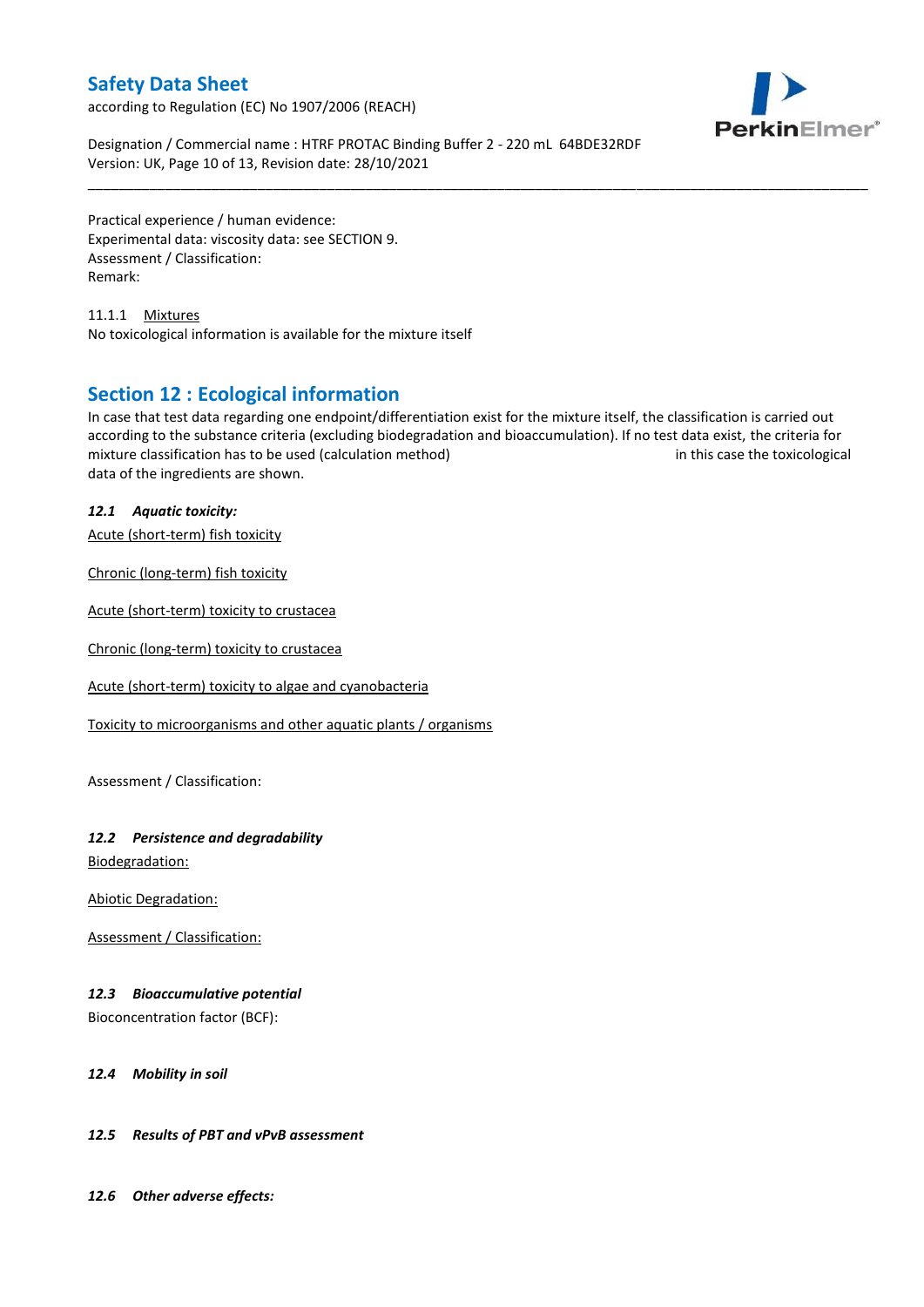according to Regulation (EC) No 1907/2006 (REACH)

Designation / Commercial name : HTRF PROTAC Binding Buffer 2 - 220 mL 64BDE32RDF Version: UK, Page 11 of 13, Revision date: 28/10/2021

\_\_\_\_\_\_\_\_\_\_\_\_\_\_\_\_\_\_\_\_\_\_\_\_\_\_\_\_\_\_\_\_\_\_\_\_\_\_\_\_\_\_\_\_\_\_\_\_\_\_\_\_\_\_\_\_\_\_\_\_\_\_\_\_\_\_\_\_\_\_\_\_\_\_\_\_\_\_\_\_\_\_\_\_\_\_\_\_\_\_\_\_\_\_\_\_\_\_\_\_\_ Additional ecotoxicological information:

## **Section 13 : Disposal considerations**

## *13.1 Waste treatment methods*

Waste treatment options: Dispose of waste according to applicable legislation.;

## **Section 14 : Transport information**

ADR/RID/AND/IMDG/IATA

| UN No.                     |  |
|----------------------------|--|
| UN Proper shipping name    |  |
| Transport hazard class(es) |  |
| Hazard label(s)            |  |
|                            |  |
| Packing group              |  |

## *Transport in bulk according to Annex II of MARPOL 73/78 and the IBC Code*

| <b>Land transport (ADR/RID)</b>                                      |                                               |
|----------------------------------------------------------------------|-----------------------------------------------|
| <b>Classification code ADR:</b>                                      | Special Provisions for ADR/RID:               |
| Limited quantities for ADR/RID:                                      | <b>Excepted Quantities for ADR/RID:</b>       |
| Packing Instructions for ADR/RID:                                    | Special packing provisions for ADR/RID:       |
| Mixed packing provisions:                                            |                                               |
| Portable tanks and bulk containers Instructions:                     |                                               |
| Portable tanks and bulk containers Special Provisions:               |                                               |
| <b>ADR Tank Code:</b>                                                | ADR Tank special provisions:                  |
| Vehicle for tank carriage:                                           |                                               |
| Special provisions for carriage Packages:                            |                                               |
| Special provisions for carriage Bulk:                                |                                               |
| Special provisions for carriage for loading, unloading and handling: |                                               |
| Special Provisions for carriage Operation:                           |                                               |
| Hazard identification No:                                            | Transport category (Tunnel restriction code): |
|                                                                      |                                               |
| Sea transport (IMDG)                                                 |                                               |
| Marine Pollutant:                                                    | Subsidiary risk(s) for IMDG:                  |
| Packing provisions for IMDG:                                         | Limited quantities for IMDG:                  |
| Packing instructions for IMDG:                                       | <b>IBC</b> Instructions:                      |
| <b>IBC Provisions:</b>                                               | <b>IMO tank instructions:</b>                 |
| UN tank instructions:                                                | Tanks and bulk Provisions:                    |
| EmS:                                                                 | Stowage and segregation for IMDG:             |
| Properties and observations:                                         |                                               |
|                                                                      |                                               |
| Inland waterway transport (ADN)<br><b>Classification Code ADN:</b>   |                                               |
|                                                                      | <b>Special Provisions ADN:</b>                |
| Limited quantities ADN:                                              | <b>Excepted quantities ADN:</b>               |
| Carriage permitted:                                                  | Equipment required:                           |
| Provisions concerning loading and unloading:                         | Provisions concerning carriage:               |
| Number of blue cones/lights:                                         | Remark:                                       |
|                                                                      |                                               |

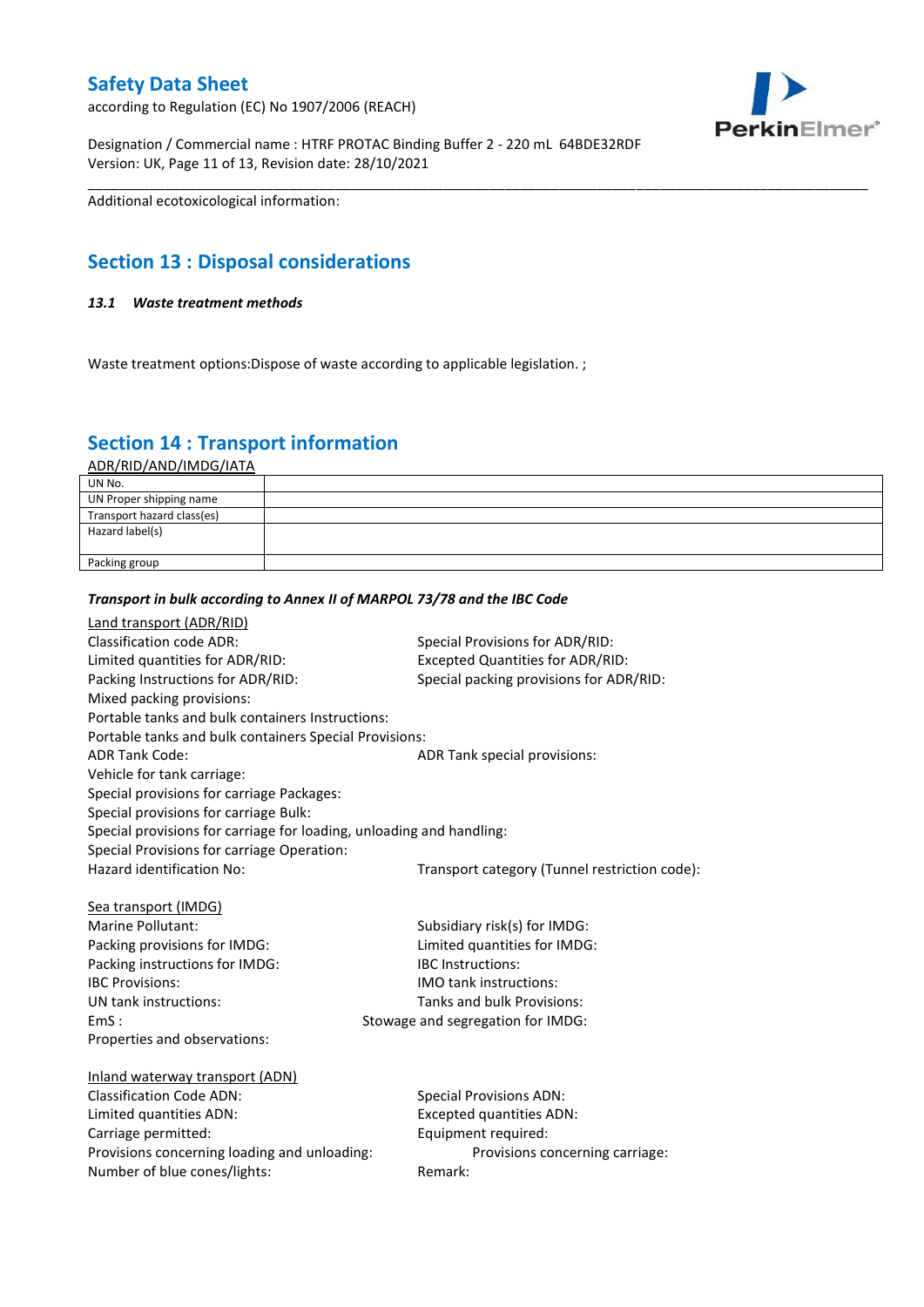according to Regulation (EC) No 1907/2006 (REACH)



Designation / Commercial name : HTRF PROTAC Binding Buffer 2 - 220 mL 64BDE32RDF Version: UK, Page 12 of 13, Revision date: 28/10/2021

Air transport (ICAO-TI / IATA-DGR) Subsidiary risk for IATA: Excepted quantity for IATA: Passenger and Cargo Aircraft Limited Quantities Packing Instructions: Passenger and Cargo Aircraft Limited Quantities Maximal Net Quantity : Passenger and Cargo Aircraft Packaging Instructions : Passenger and Cargo Aircraft Maximal Net Quantity : Cargo Aircraft only Packaging Instructions : Cargo Aircraft only Maximal Net Quantity : ERG code: Special Provisions for IATA:

\_\_\_\_\_\_\_\_\_\_\_\_\_\_\_\_\_\_\_\_\_\_\_\_\_\_\_\_\_\_\_\_\_\_\_\_\_\_\_\_\_\_\_\_\_\_\_\_\_\_\_\_\_\_\_\_\_\_\_\_\_\_\_\_\_\_\_\_\_\_\_\_\_\_\_\_\_\_\_\_\_\_\_\_\_\_\_\_\_\_\_\_\_\_\_\_\_\_\_\_\_

## **Section 15 : Regulatory information**

### *15.1 Safety, health and environmental regulations/legislation specific for the substance or mixture*

EU regulations

Authorisations and/or restrictions on use:

Authorisations: Restrictions on use: SVHC :

- Other EU regulations:
- Directive 2010/75/EC on industrial emissions

Not relevant

National regulations

## *15.2 Chemical Safety Assessment:*

For this mixture, no chemical safety assessment has been carried out

## **Section 16 : Other information**

### *16.1 Indication of changes*

Date of the previous version:27/09/2021 Modifications:

*16.2 Other informations*

*16.3 Classification for mixtures and used evaluation method according to regulation (EC) 1207/2008 [CLP]:* See SECTION 2.1 (classification).

### *16.4 Relevant R-, H- and EUH-phrases (number and full text):*